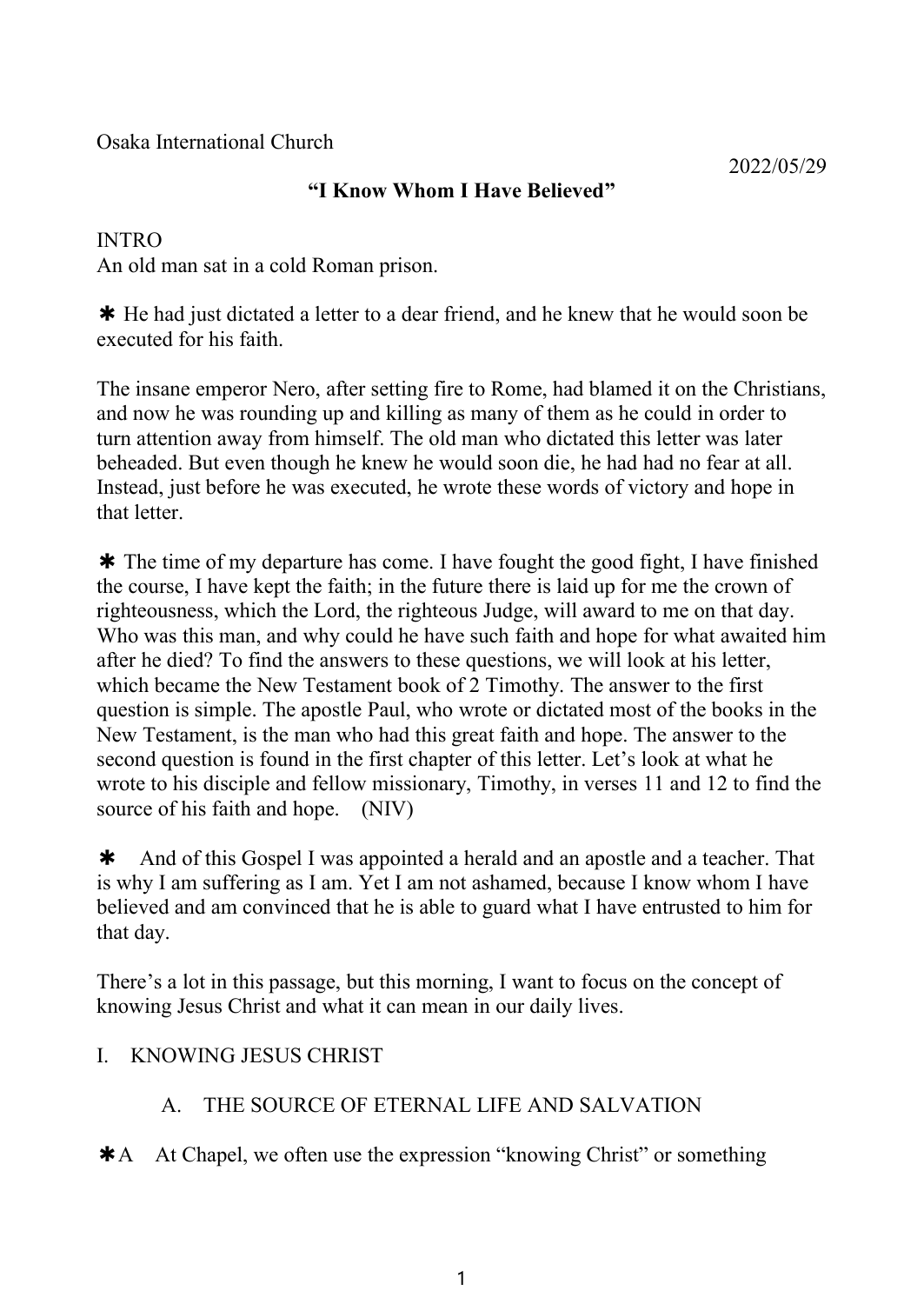similar in our messages. There are a number of other terms that are related to it.

✱B For example, being forgiven, born again, or saved, or becoming a Christian or becoming God's child.

All of these expressions refer to what happens to us when we put our trust in Jesus Christ as our Savior and Lord. And all of these things happen the moment we come to know Jesus Christ personally by faith. Not know Jesus as a mere historical figure, such as Toyotomi Hideyoshi or Julius Caesar. We can all pick up a book and read about these men in order to know about them, but that's not what the apostle Paul was talking about in 2 Timothy. He was talking about knowing Jesus in the same way I know Katsuyuki or Keiko —they are people I have a personal relationship with.

✱ Jesus said that eternal life is knowing the one true God.

It's having a relationship with Jesus Christ, who is this God who came in the flesh in order to die for our sins on the cross. We say it often in our messages, but Christianity is not like other religions. It's not a system of ceremonies and rules that men have come up with in an attempt to get to God or the gods. It is fundamentally a relationship with the God who created us and loves us so much that He died in our place on the cross.

# B. THE MOST IMPORTANT THING IN THE WORLD

If you think about Paul and who he was, his words to Timothy are even more amazing. The Bible tells us that before Paul became a Christian, he zealously and harshly persecuted Christians. He was highly educated, having studied under one of the most famous and respected teachers of his generation. He had a very bright future ahead of him in the leadership of the Jewish faith. But then, on his way to Damascus to arrest Christians and bring them back to Jerusalem, something totally unexpected happened to him.

✱ Jesus appeared to him and spoke tohim, and, because of this encounter, his life was changed forever.

He soon realized that he'd been completely wrong about Jesus. Jesus was not dead but risen from the dead. And the Old Testament prophecies about the Messiah made it clear that Jesus was, indeed, the long-awaited Savior of the world. And as a result of his coming to know Jesus Christ, Paul spent the rest of his life traveling throughout the Roman Empire telling people about Him. It cost him his social status, his financial security, his physical comfort, and all his former friends. But Paul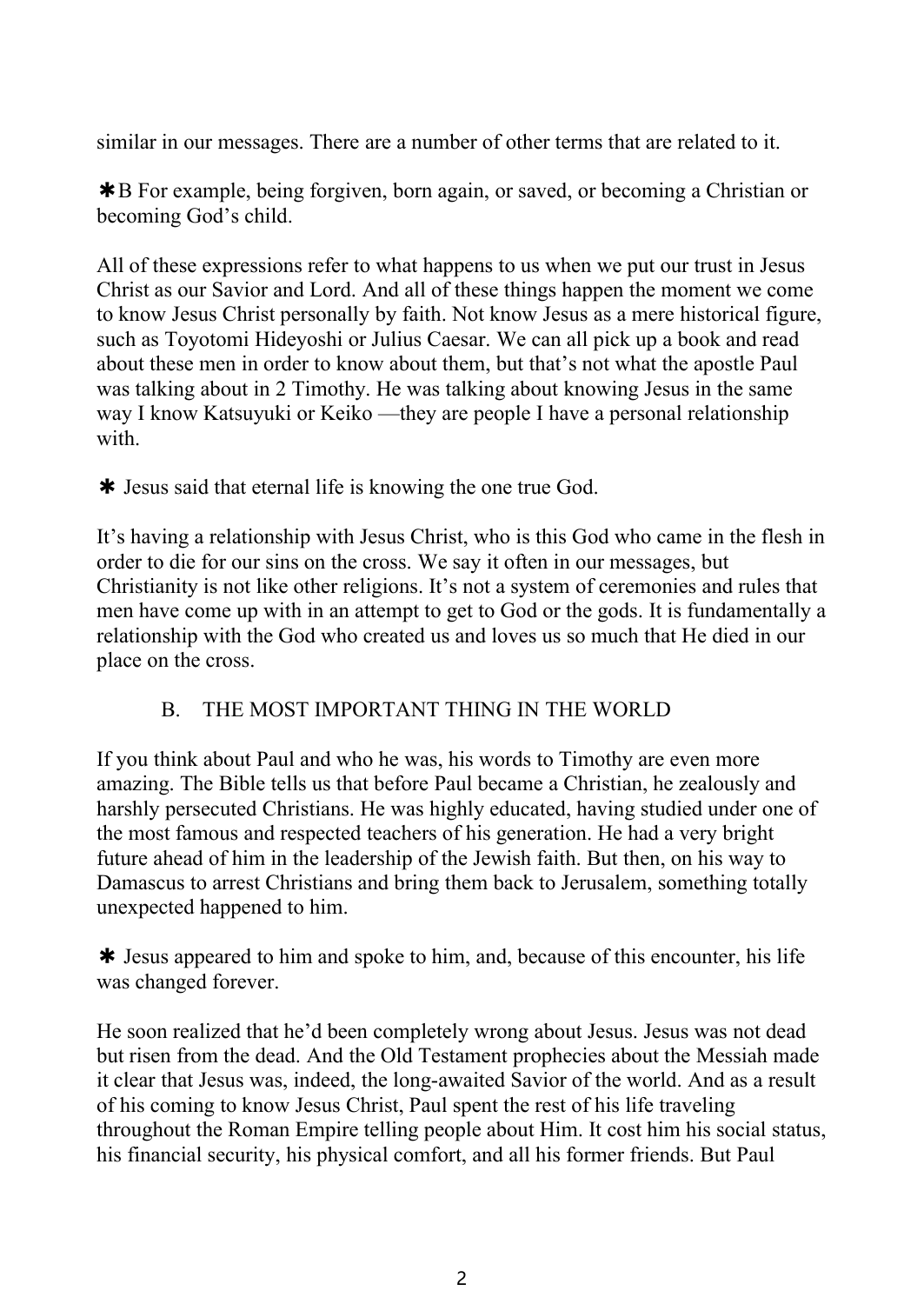never denied Jesus.

✱ As he wrote in 2 Timothy 1:12, he was not at all ashamed to be in prison for preaching the Gospel.

Paul used the same word "ashamed" in his letter to the church in Rome many years before.

✱ In Romans 1:16 he wrote,

I am not ashamed of the gospel, for it is the power of God for salvation to everyone who believes.

The Gospel — in other words, the good news that our Creator loves us, the good news that He took on human form in order to come to this world and make it possible for us to begin a relationship with Him — the gospel is the power of God for salvation to all who put their faith in Jesus Christ. This is why Paul wrote this in his letter to the church in Philippi.  $(3:7-8)$ 

✱ Everything that was a gain to me, I have considered to be a loss because of Christ. More than that, I also consider everything to be a loss in view of the surpassing value of knowing Christ Jesus my Lord.

This is an amazing statement coming from a man like Paul. But we know that he meant every word of it because of what he endured because of his faith. In verse 8, he doesn't just say that knowing Christ is better than all his past accomplishments.

✱ He uses the expression "surpassing value of knowing Christ."

Knowing Jesus Christ — in other words, becoming God's child, receiving forgiveness for our sins, and gaining eternal life —all of these are of "surpassing value" compared to the earthly status, fame, wealth and prosperity that most people are striving after today. Many people have a hard time understanding this until something happens that shakes their life's foundation ...the loss of their job, or a loved one's illness or death. But Paul knew that knowing Jesus was the most important thing in life.

#### C. THE BASIS OF OUR ASSURANCE

1. Knowing Jesus intimately

And as Paul lived his daily life based upon his faith in Jesus, he came to know Jesus more and more intimately.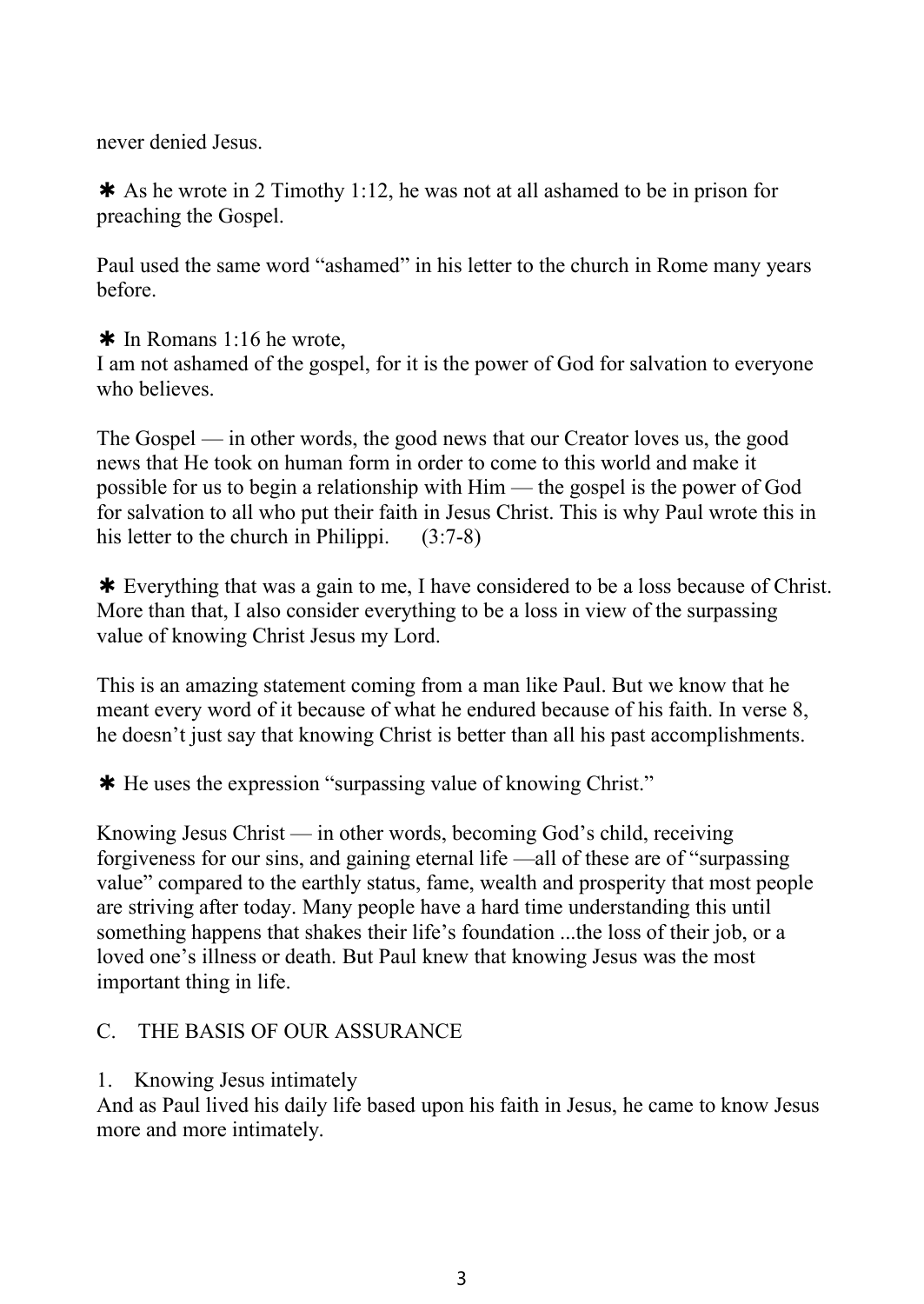Jesus wasn't a mythical figure or a distant, unconcerned Savior. He was Paul's Master and Creator, and also his Friend. And it was the personal aspect of his relationship with Jesus that gave Paul the assurance he had as he faced imminent death. Jesus had watched over him for 30 years, and Paul knew Jesus had not abandoned him now at the end of his life. Yes, he was facing death, but Paul knew that death comes to everyone someday. He knew that beinga Christian doesn't mean that we have a problem-free life. He also knew that those who have a relationship with Jesus never face the problems of life alone. He knew that Jesus was a faithful Friend. And not just that — He was almighty God. He had no doubt whatsoever that Jesus was with him there in that prison cell. And he also had no doubt that his physical death would not be the end of his existence. It would be the beginning of a new existence that would be far more wonderful than anything he had experienced or could imagine. Paul had no doubt whatsoever that Jesus would welcome him into heaven when he died.

✱ Not because he was such a good person, but because he knew His Savior,

and knew he could entrust the salvation of his soul to Him.

✱ Paul knew the foundational truth of the Gospel, that we can never be saved by our so-called "good works".

Because of God's amazing love and grace, we can be saved by faith in Jesus Christ as our Savior from sin. If it depended on our needing to earn forgiveness and salvation, no one could be saved. But, as Paul sat there in prison awaiting his death, he had peace because He knew Jesus, and he knew that Jesus is faithful. Paul's heart was filled with praise to Jesus for His mercy, goodness, faithfulness, and grace. Because he knew Jesus Christ intimately, Paul was not at all afraid of what awaited him. For him, death would simply be the door through which he entered into eternity with his precious Lord.

2. Peter denied Jesus because he did not truly know Him

This is where Peter went wrong the night Jesus was arrested. Peter had spent 3 years with Jesus, but he didn't really know Him.

✱ The story of his denial of Jesus that night is well known, how he boasted he would die for Jesus rather than deny Him

 $*$ A Yet, when he was challenged that night by a servant girl about being one of Jesus' disciples, do you remember what he said?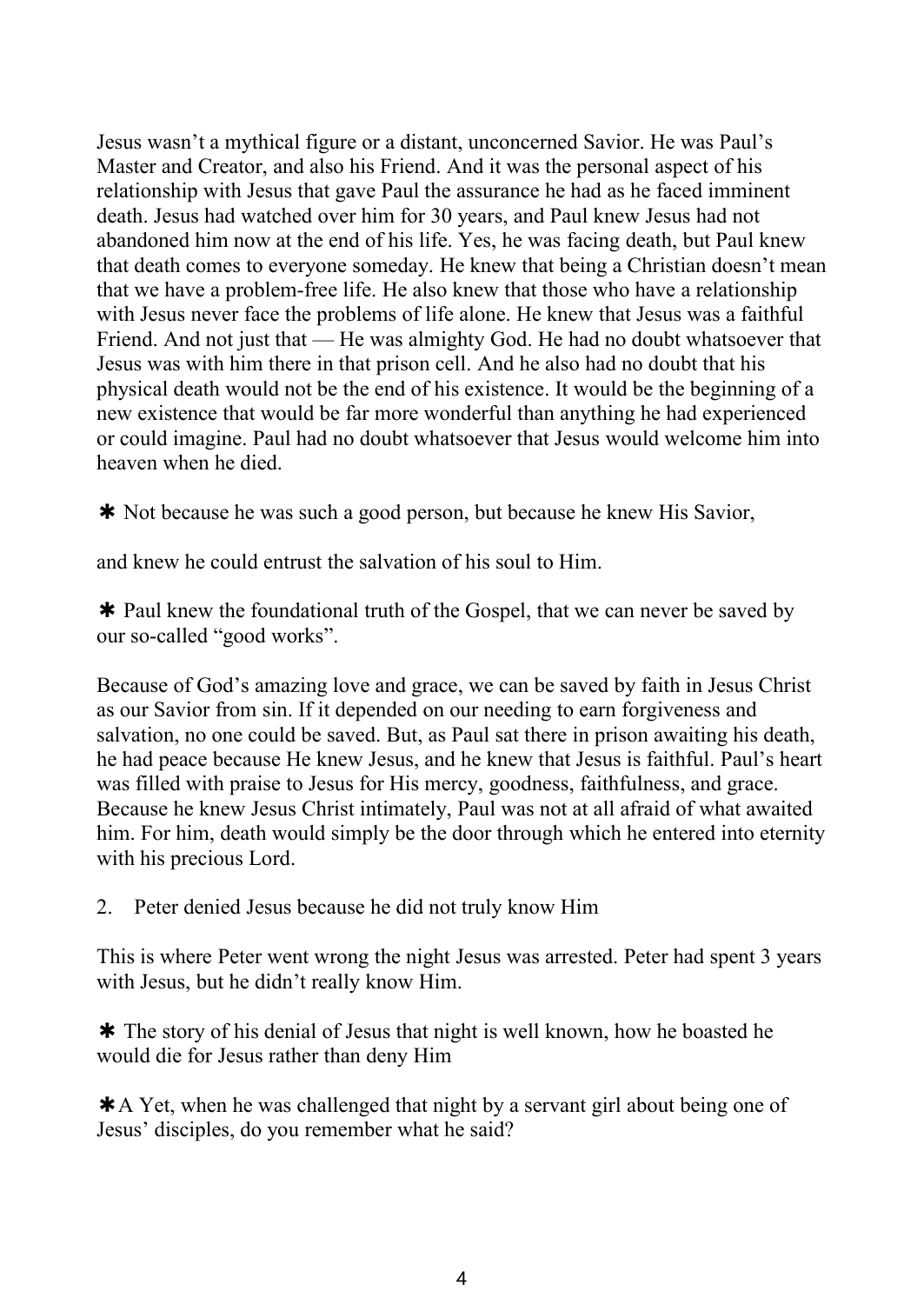✱B "I don't know the man!"

Peter was obviously lying in order to save his skin. But if you stop to consider his denials, it's obvious that what he said was true in the deepest sense. If he had, he would never have denied Him. Knowing about Jesus is not the same as knowing Jesus.

### II. HOW TO KNOW JESUS

So, how do we come to know Jesus in this way?

### A. BEGIN A RELATIONSHIP WITH HIM

It starts by beginning a relationship with Jesus by repenting of our sins and putting our faith in Him as our Savior and Lord. All we need to know about our Creator's love for us, His desire to become our heavenly Father, and all He has done to make such a relationship possible is found in the Bible. The Bible alone is the source of the truth need to know about Jesus before we put our trust in Him.

#### $\ast$  2 Timothy 3:15 says that

The holy Scriptures ... are able to make you wise for salvation through faith in Christ Jesus. (NIV)

And we can seek Jesus with confidence because we have this promise in 1 Timothy  $2:4.$ 

✱ God desires allmen to be saved and come to a knowledge of the truth.

If you seek to know your Creator and Savior with all your heart, you can be sure you will find Him. God has given us the following promise in Jeremiah 29, which, coupled with 1 Timothy 2:4, makes it very clear that we will come to know Him if it is the desire of our heart.

✱ You will seek Me and find Me when you seek Me with all your heart.

#### B. NURTURE OUR RELATIONSHIP WITH HIM

But beginning a relationship with Jesus is just the start. We need to nurture that relationship if we are going to be able to have the same degree of assurance that the apostle Paul had. We do this by taking time to read God's Word daily, and spend time in prayer talking with Jesus.

And also by gathering regularly like this with others who know and love Jesus.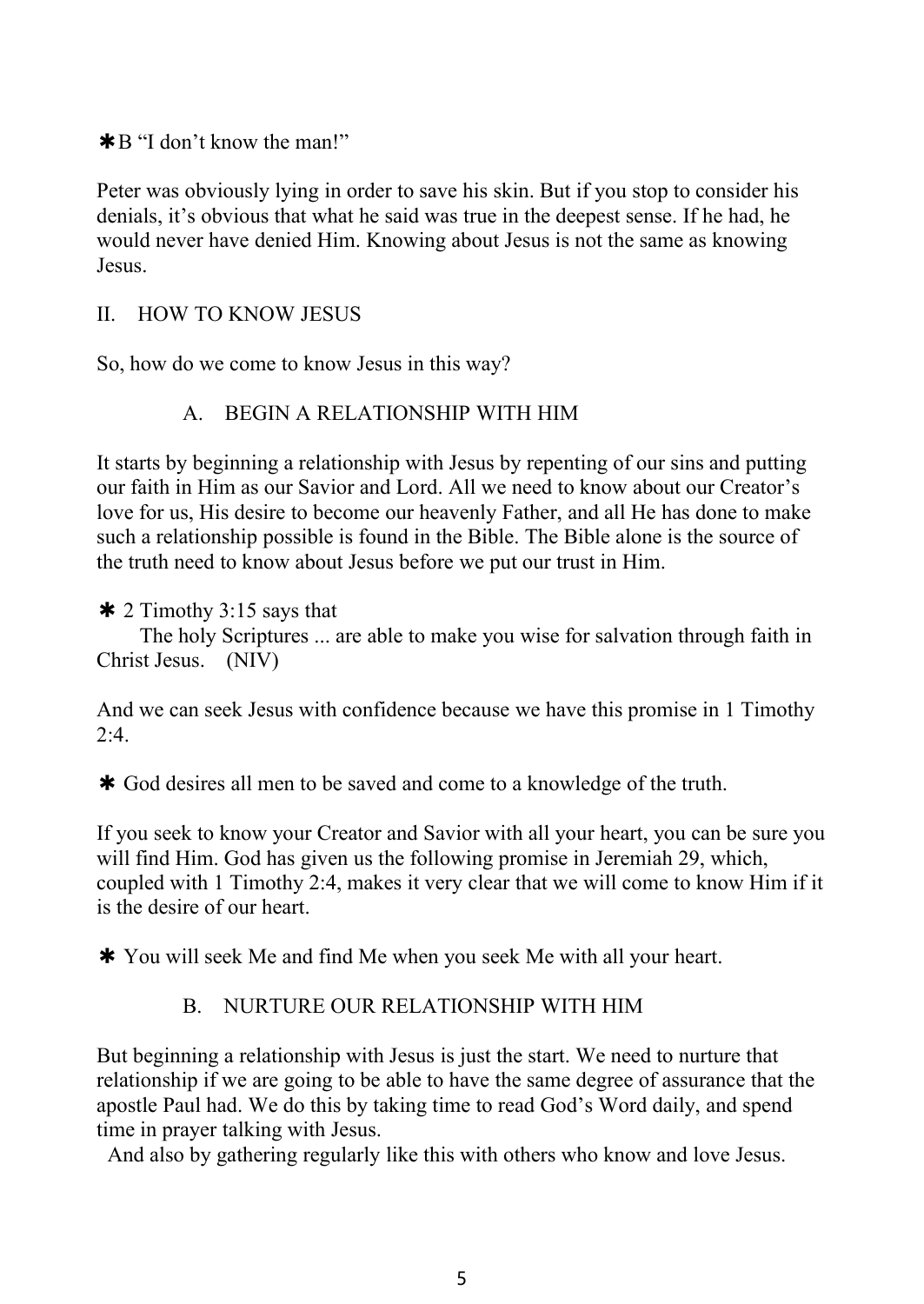## C. MAKE HIM OUR LORD

Also, if we truly want to know the Lord intimately, He must be our Lord. Or we must at least truly desire Him to be. Remember what Paul wrote in Philippians 3:8?

✱ I ... consider everything to be a loss in view of the surpassing value of knowing Christ Jesus my Lord. (HCSB)

When it is our desire to know His will and walk in it, we will come to know Jesus better.

✱ When we let Him live His life in us and through us as Paulwrote about in Galatians 2:20,

Paul had made Jesus Christ his Lord. He was allowing Jesus to live in him and through him by faith every day of his life. And he allowed Jesus to do this because he knew something about Jesus. He knew that Jesus loved him unconditionally and that it was Jesus' love for him that motivated Him to give His life on the cross for Paul. And because Paul was assured of Jesus' love for him, he could entrust his whole life and the salvation of his soul to Jesus. And because he did that, Jesus became more and more real and intimate to Paul.

# D. LONG TO KNOW HIM BETTER

One last thing. We will come to know Jesus more intimately when we long to know Him intimately. This is where many of us struggle, I think. I know it's where I struggle.

I am, by nature, a doer.

If I see a task that needs to be done, or a challenge that needs to be met, my natural reaction is to analyze the situation, jump right in and get to work! It's much easier for me to do something for the Lord than it is forme to slow down and take the time to worship Him and seek His face. Can anyone else relate to this struggle? The sons of Korah wrote in Psalm 42:1-2,

✱ As a deer pants for flowing streams, so pants my soul for you, O God. My soul thirsts for God, for the living God. (ESV)

And David wrote in Psalm 63:1,

**★ O God, You are my God; earnestly I seek You; my soul thirsts for You; my flesh** faints for You, as in a dry and weary land where there is no water. (ESV)